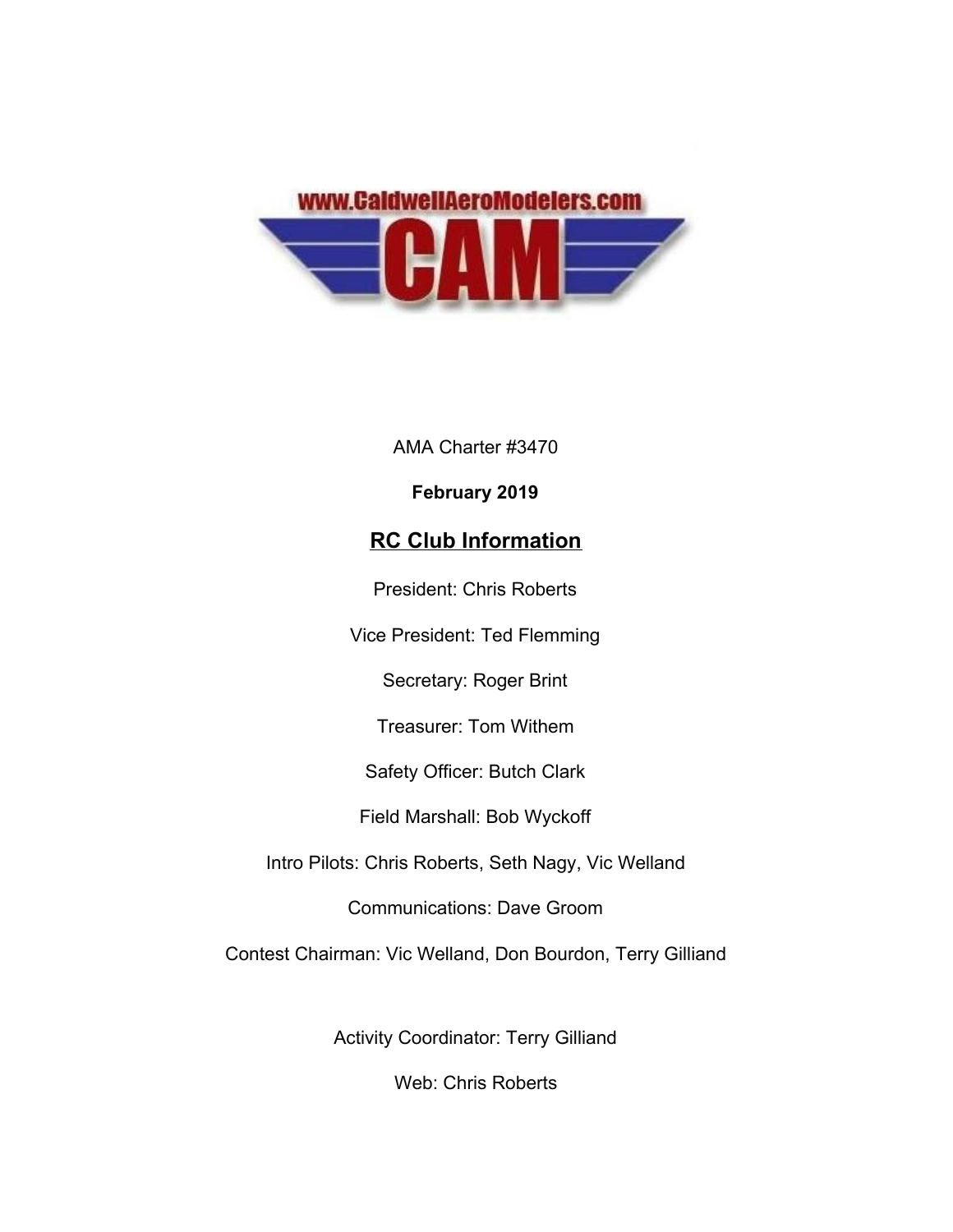# **Typical Meeting Agenda**

Welcome

Approve Agenda

New member applications

Reports

Field Officer

Safety Officer

Intro Pilots report

Treasurer's report

Old Business

New Business

Auction / Show & Tell

Q & A

## **February's Meeting Minutes**

CAM February 2019 Meeting Notes:

Called to order at 7:05

January minutes approved after following change: Speed Rally will be on June 22 at Colonel's Flying Aces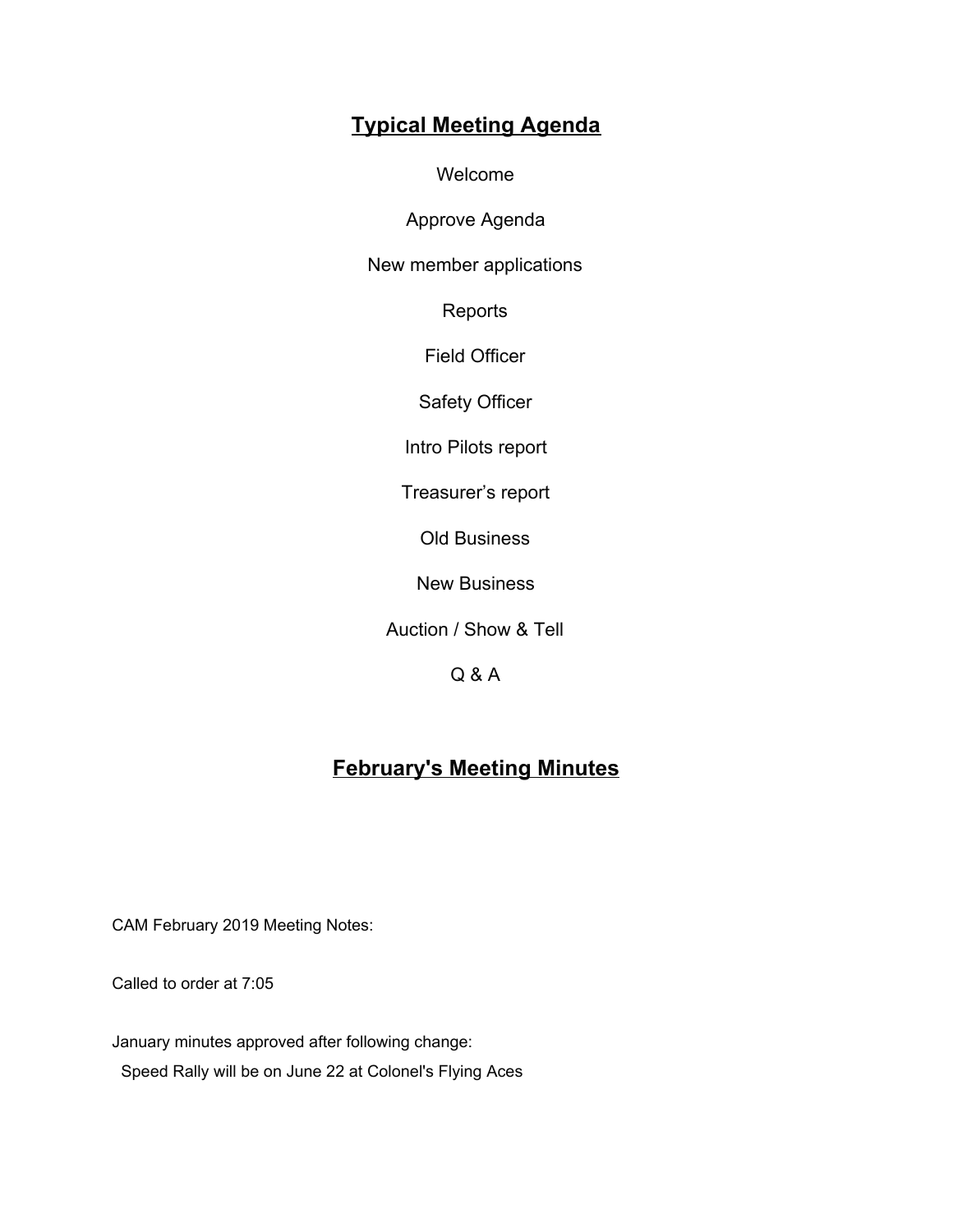New Member: Mike Howe. Moved here from California. Has been flying since 9 years old. Field Report: Field is muddy Safety Report: Butch says A-OK Intro Pilot Report: No intro pilot activity Treasurer's Report 2425.01 and 17 paid members.

### Old Business:

Dean Calloway will be doing the mowing for us for \$25 per time and will also use Round-Up if needed to make the mowing easier.

CAM and AMA dues are due if you have not paid.

Seth will look into putting a CAM sign up at the entrance to the dirt road where the 'landfill closed' sign is.

Trail camera is up and monitoring the gate.

New Business:

Colonel's Flying Aces will host the Speed Rally. Any proceeds left after expenses will be given to DARE.

National Model Aviation Day is 8-17-2019. Keep this date in mind if we want to have an event. AMA email was received stating that the FAA now requires the Federal ID number to be posted on the exterior of the plane, drone, etc.

#### Events:

3-16 Swap Meet in Lexington. See CAM Web site for flyer

6-15 - CAM Fun Soar

6-22 - Speed Rally at Colonel's Flying Aces

9-28 - CAM Donation Fun Fly

Monthly Presentation:

New member Mike Howe brought his 3D printed PT-17 and P-38.

The meeting was adjourned